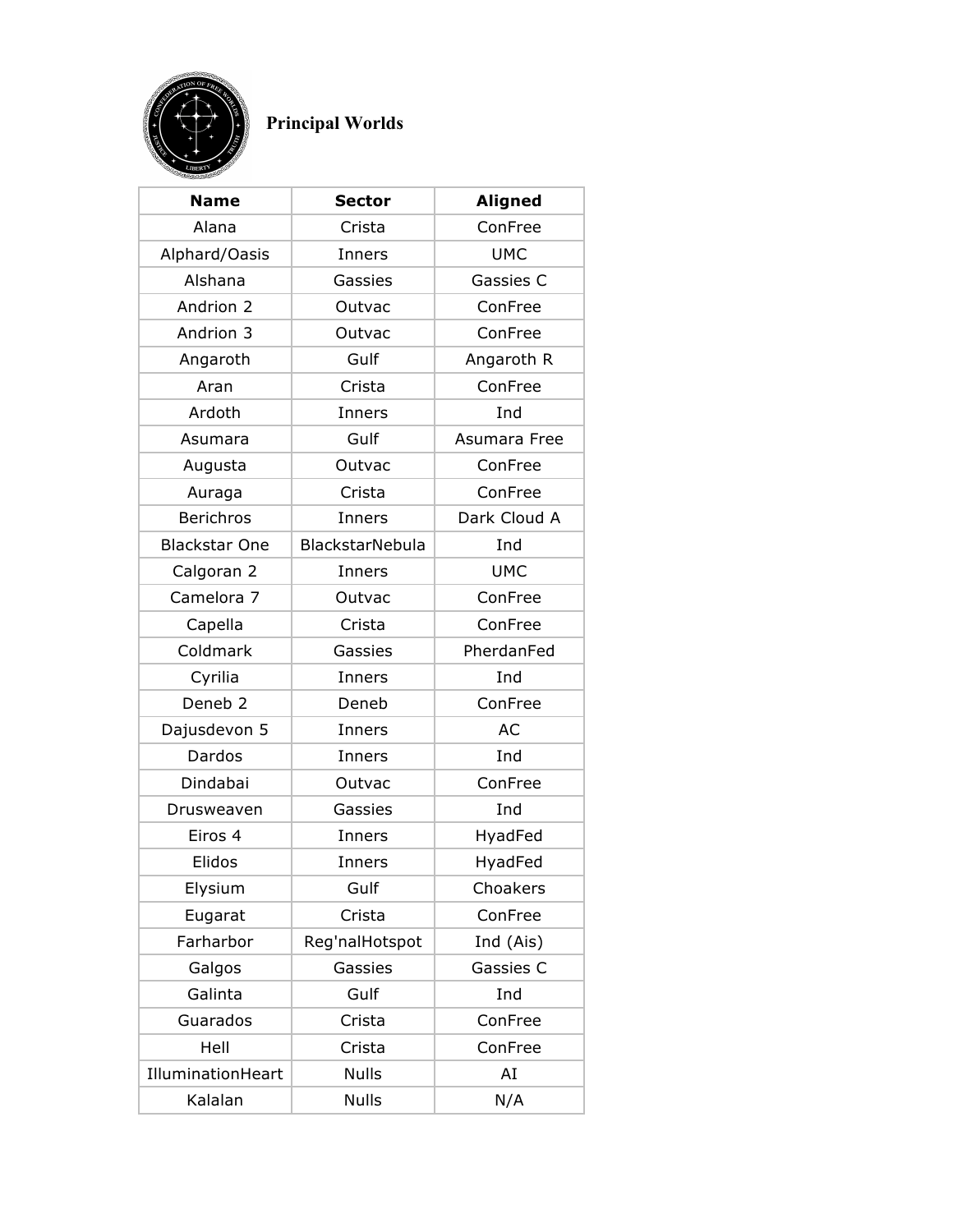| Kratar              | MidHaven      | Demons          |
|---------------------|---------------|-----------------|
| Katag               | Gassies       | PherdanFed      |
| Korkush             | Crista        | ConFree         |
| Kotazh              | Gulf          | Angaroth R      |
| Krakoan             | Unknown       | C native planet |
| Luyten              | Inners        | <b>UMC</b>      |
| Magna 4             | Crista        | ConFree         |
| Marala <sub>5</sub> | Outvac        | ConFree         |
| Mica 3              | Crista        | ConFree         |
| Monaro              | Gassies       | Gassies C       |
| Mongera             | Gassies       | Ind             |
| <b>NewLife</b>      | HS 1366       | AI              |
| Nimbos              | Gulf          | Gulf C          |
| Nirvana             | Gassies       | Ind             |
| Orm                 | Inners        | <b>UMC</b>      |
| Pandaravos 8        | <b>Inners</b> | AC              |
| Paradise Found      | <b>Nulls</b>  | Realm           |
| Paradiso            | <b>Nulls</b>  | Ind             |
| Picos               | Inners        | Dark Cloud A    |
| Pherdos             | Gassies       | PherdanFed      |
| Pleiades            | Inners        | Pleiades A      |
| Port Royal          | Gulf          | Ind             |
| Quaba 7             | Crista        | ConFree         |
| Quatar 8            | Gassies       | Ind             |
| Santos              | Gulf          | Ind             |
| Sarana              | Crista        | ConFree         |
| Sirrah              | Inners        | Ind             |
| Sol 3 (Earth)       | Inners        | Realm           |
| <b>Spartos</b>      | Inners        | <b>UMC</b>      |
| Spinweb             | <b>Nulls</b>  | Ind (Spinners)  |
| Starbright          | Gulf          | Ind (Tribe)     |
| Stormhaven          | <b>Nulls</b>  | <b>Brights</b>  |
| Tanami 7            | Gulf          | Ind             |
| Traunair            | Deep          | Omni Swarm      |
| Uldo 4              | Gassies       | Ind             |
| Veda 6              | Outvac        | ConFree         |
| Veltros/Womb        | Crista        | ConFree         |
| Veronica 2          | Crista        | ConFree         |